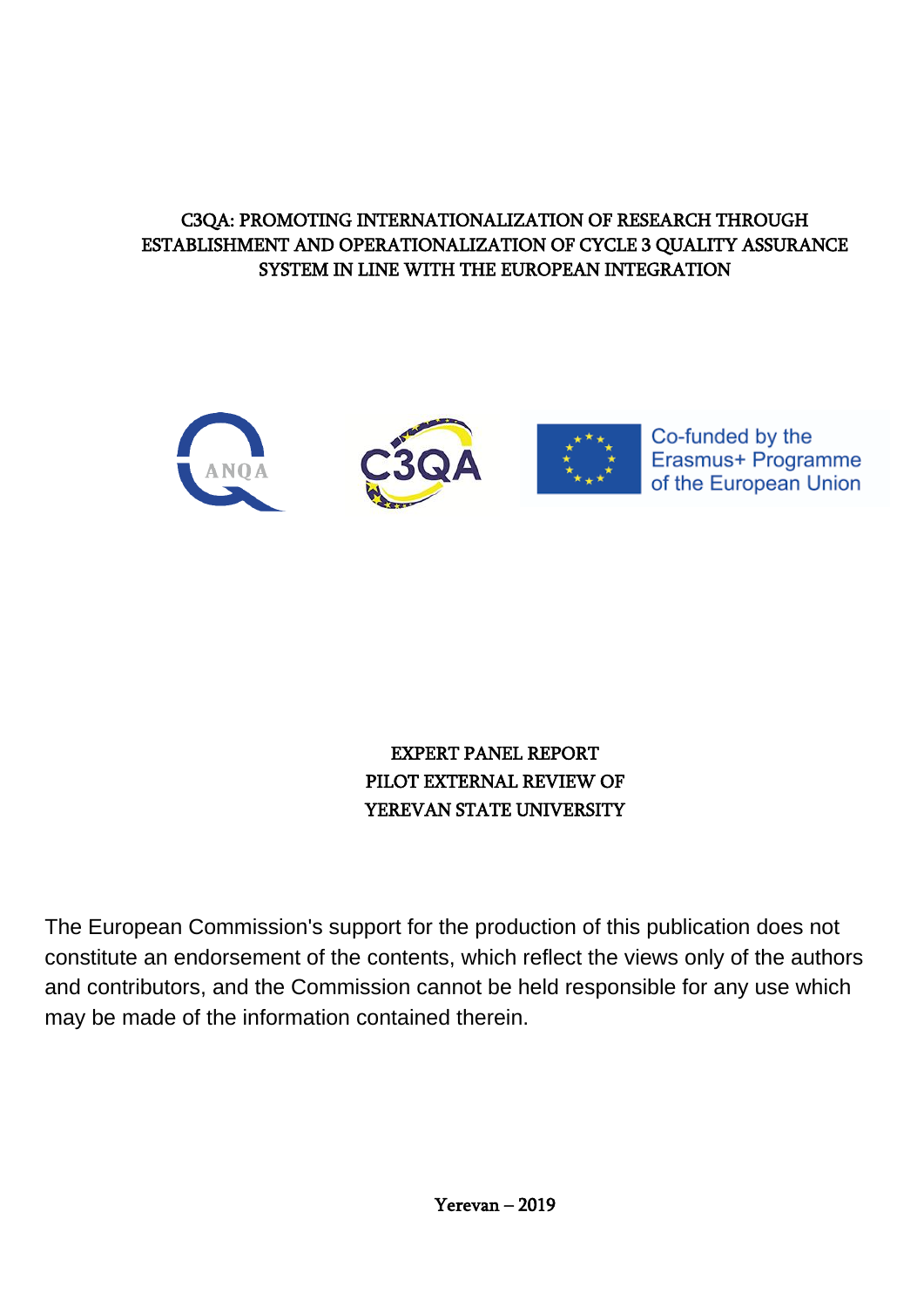## <span id="page-1-0"></span>**INTRODUCTION**

The external assessment of the Doctoral Programme in Biology, Yerevan State University (hereinafter, YSU) was executed within the framework of the Erasmus+ C3QA project: Promoting Internationalization of Research through Establishment and Operationalization of Cycle 3 Quality Assurance System in Line with the European Integration. The external assessment was organized and coordinated by the National Centre for Professional Education Quality Assurance Foundation (ANQA), Armenia.

The evaluation was carried out by an expert panel consisted of three international experts and one local doctoral student:

- 1. Daniel Martin Vega: (University of Alcala, chair of the panel)
- 2. Sarangerel Davaasambuu: (National University of Mongolia, expert)
- 3. Bakhytkul Abdizhapparova: (Auezov South Kazakhstan State University, expert)
- 4. Tungalag Jamts: (Mangolian National Council for education accreditation, expert)
- 5. Anastas Aghazaryan: (French University in Armenia local, expert)
- 6. Sosi Demirchyan: (French University in Armenia local, student expert)

The composition of the expert panel was agreed with the YSU representatives.

The process of external assessment was observed by Tungalag Jamts from Mangolian National Council for education accreditation.

The process was coordinated by Gayane Ananyan from the ANQA.

All the members of the expert panel as well as the observer, translator and coordinator signed the commitment on confidentiality.

This external assessment aimed to pilot the new doctoral program and developed quality assurance (QA) criteria and standards for doctoral education.

The timetable of the activities was prepared by the ANQA coordinator, agreed with the YSU, international partners and the grant holder. The YSU has implemented an internal selfassessment of the program the report on which was submitted to the ANQA. The members of the expert panel conducted the desk review based on the self-assessment report, doctoral program and attached documents provided by the YSU.

The preliminary site visit agenda was drafted by the ANQA coordinator and was circulated among the members of the expert panel for the feedback. The intended meetings with all the target groups, close meetings, documents and resource review were foreseen in the agenda.

The agenda of the expert panel site visit was discussed and agreed with the YSU representatives. Discussions were held and mutual decisions were reached referring to the organizational and technical questions of the site visit. Questions related to the conduct and the norms of ethics of meeting participants were also touched upon. The room prepared for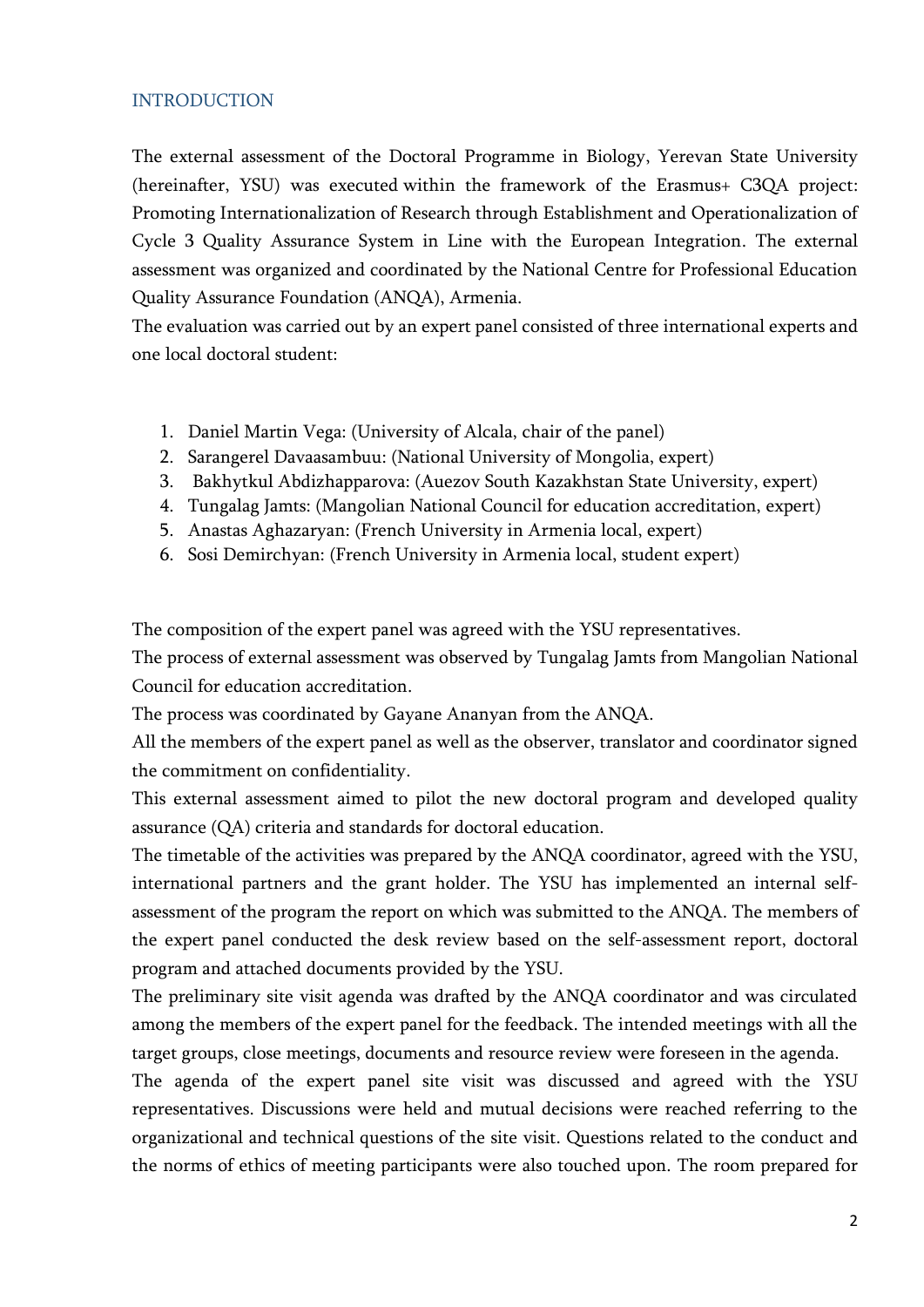focus group meetings were also discussed, the issues related to the equipment and facilities were clarified.

The preliminary meeting of the expert panel took place on April 29, 2019 at the ANQA premises. During the close panel meeting the expert panel agreed upon the framework of assessment, strong and weak points of the YSU, issues to be discussed with the target groups as well as clarified further steps. The site visit of the expert panel was conducted on April 30, 2019. According to the agenda $^{\rm 1}$  the site visit was launched with the meeting with the Vice-Rector for Educational Affairs of the YSU. During the site visit the expert panel conducted focus group meetings (participants of the focus group meetings were selected beforehand), resource observation and document review (the list of the documents to be observed by the expert panel was submitted to the YSU a week prior to the site visit). The site visit was summarized by outlining feedback of the panel to the HEI leadership.

The expert panel has conducted preliminary evaluation according to the self-assessment report of the YSU, the documents attached to it and the observations during the site visit. The Chair of the panel drafted the preliminary report which was circulated among the members of the expert panel. The report has been finalized by the Chair of the panel based on the feedback of the experts. The final report agreed upon with the panel members and the ANQA coordinator. The report was handed over to the YSU on 06.06.2019.

This report is the result of the external assessment. It comprises findings and considerations according to quality assessment criteria as well as recommendations for improvements.

**.** 

<sup>1</sup> Appendix 1: Site visit agenda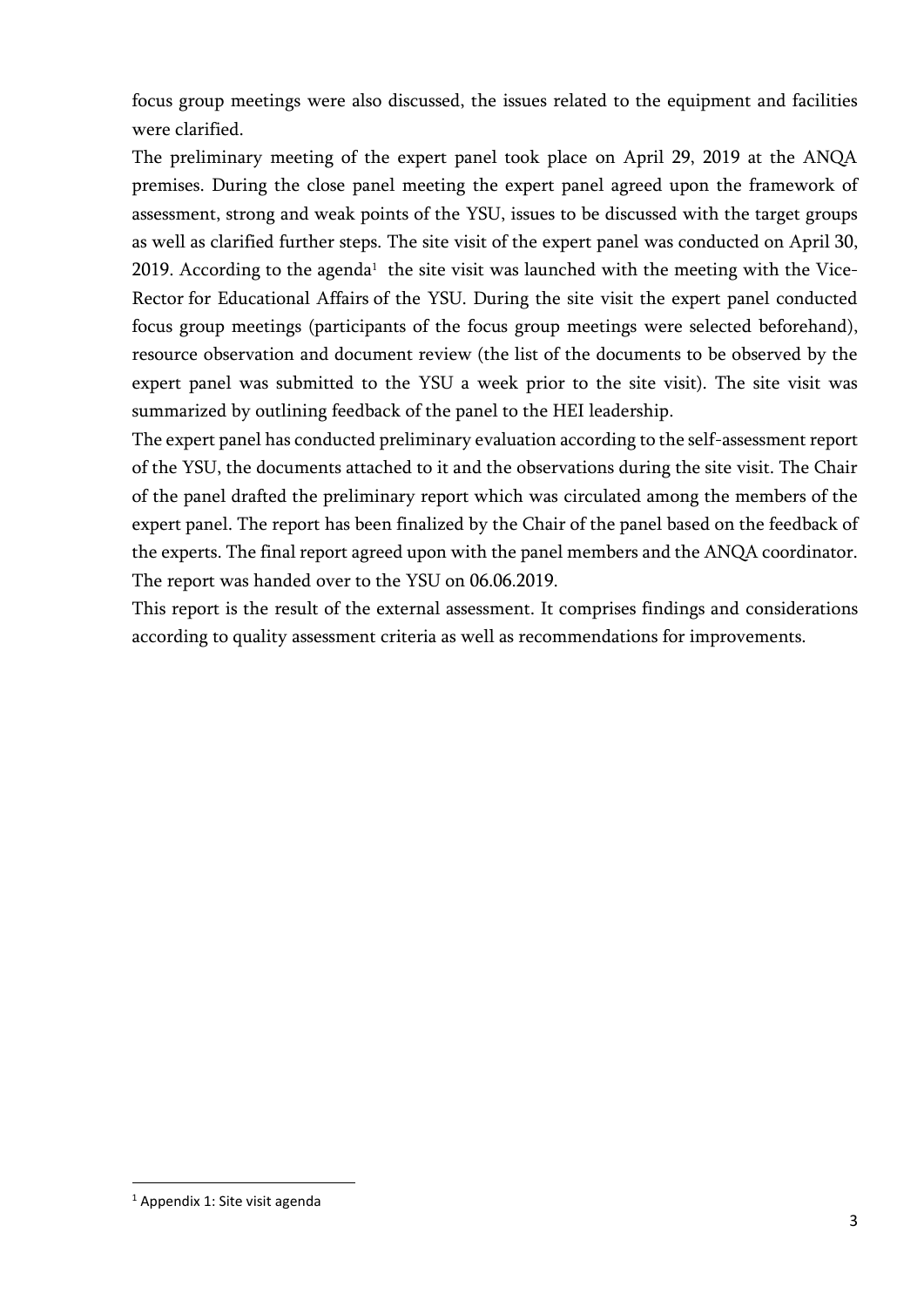## Contents

| Appendix 1: External assessment of the Doctoral Programme in Biology 19           |  |
|-----------------------------------------------------------------------------------|--|
| at Yerevan State University within the framework of the Erasmus+ C3QA project  19 |  |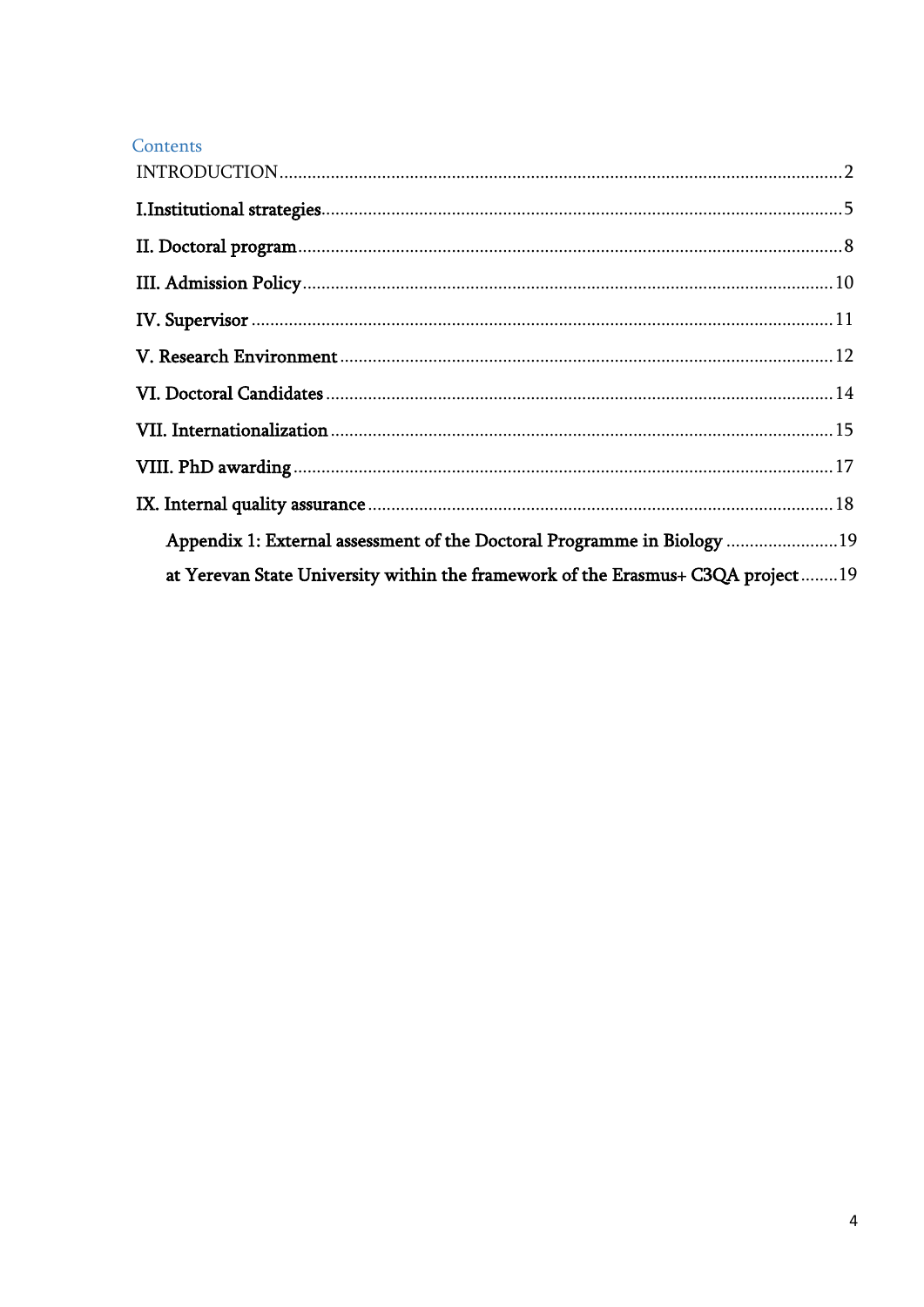## <span id="page-4-0"></span>I. Institutional strategies

#### Findings and considerations:

The content and structure of the strategy generally correspond to the university's development mission, the goals, and objectives of the doctoral education. At the same time, the strategy does not take into account the peculiarities of different fields of science and different professions. Allow communication with the country's socio-economic, environmental, and demographic development programs. There are also some discrepancies between the measures outlined in the strategy and the SWOT analysis results. In the context of the strategy, there are no developmental action plans, and the purpose and outcome formulations are very common and difficult to measure.

Research strategy in doctoral education is reflected in YSU΄s Strategic Plan 2016-2020. A separate chapter is devoted to research and improving doctoral education according to Salzburg principles (chapter II, "Quality research and innovations"). In recent years, the number of candidates for doctoral studies has been reduced, the reasons for which have not been studied. The University is aiming to increase the number of PhD students and teaching staff involved in research projects, number of research works, develop research cooperation with the scientific research institutes, HEIs and business/enterprises in the RA, promote internationalization of research activities, bring university standards of the third cycle of higher education into compliance with the Salzburg principles. The description of the measures to achieve those objectives is not sufficient. There are progress evaluation indicators that are identified in the chapter but without their digital meanings.

YSU΄s is a leader in Armenia in training PhD in Biology that is proved by scientific achievements, high-qualified staff, and talented PhDs. Two professors are members of the National Academy of Science of RA.

Fulfillment of research strategy tasks is confirmed by a list of international projects and scientific publications in peer-reviewed journals. The annual number of scientific publications of the Faculty of Biology achieves 200-300 articles.

Boosting the quality of research is conducted via the implementation of Centers of Excellence, e.g., Center of Excellence of Applied Biology.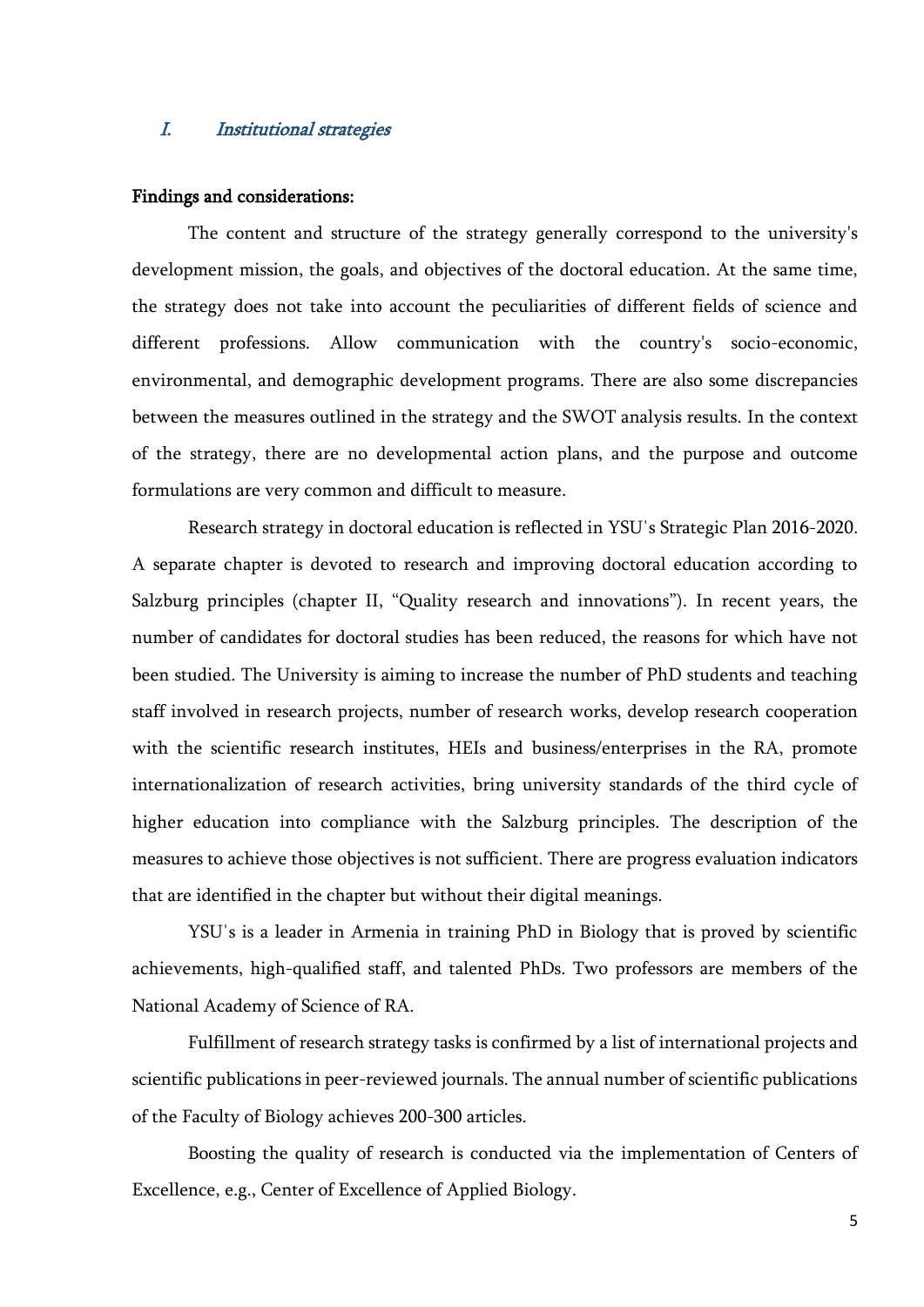As it was discussed during the interview with the Vice-rector on Academic Affairs, doctoral education is based on joining innovation, education, and research, and taking in mind the demands of the labor market. Although Cycle 3 programs education is financed by the state, its amount is not enough for conducting research. In order to solve the issue, PhD students are involved in scientific teams.

As it was revealed during the interview with teaching staff and supervisors, doctoral thesis topics are formed mostly orienting to student's skills and abilities and less according to state priorities in education.

Cooperation with stakeholders is conducted via a partnership of Faculty of Biology with various scientific institutions. Under state funding, the cooperation with state bodies is weak. The state orders are almost absent as research topics. The choice of research topics is not clear and understandable. Connection with the private sector remain unexploited, and it is unclear what the future of the university will do in this direction.

## Considerations:

Reflection of YSU΄s research strategy is tracked in annual plans of chairs and Faculty of Biology.

It seems difficult to evaluate the progress of strategic tasks in research without orienting on annual planned magnitudes of indicators.

YSU has limitations in funding which are solved by the active participation of both teaching staff and doctoral students in projects and scholarship programs like Erasmus+ credit mobility, Young Researchers' Support Program, etc.

- 1. To introduce the practice of evaluation of strategic tasks progress in research by setting up magnitudes of indicators for each year.
- 2. It would be desirable to have developmental strategies for the faculties of the University, as well as elaborate action-oriented plans.
- 3. The Faculty Strategy should clarify the theoretical and practical significance of research work.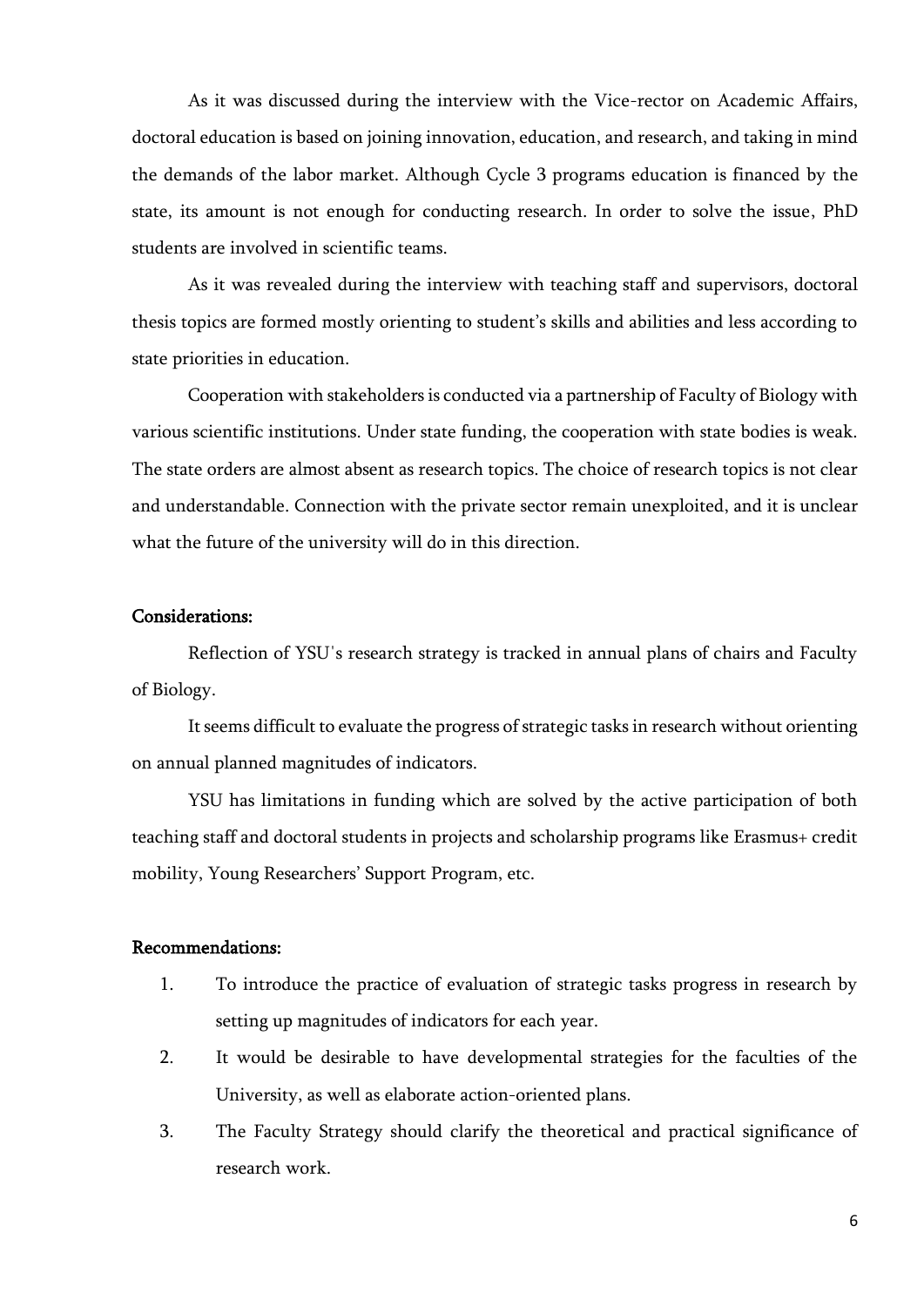- 4. It would be desirable to identify the framework and list of stakeholders for research work.
- 5. In parallel with state funding, it is recommended cooperate with state structures to develop a state order for research topics.
- 6. It is recommended to include issues critical to public and private sectors in research programs and topics.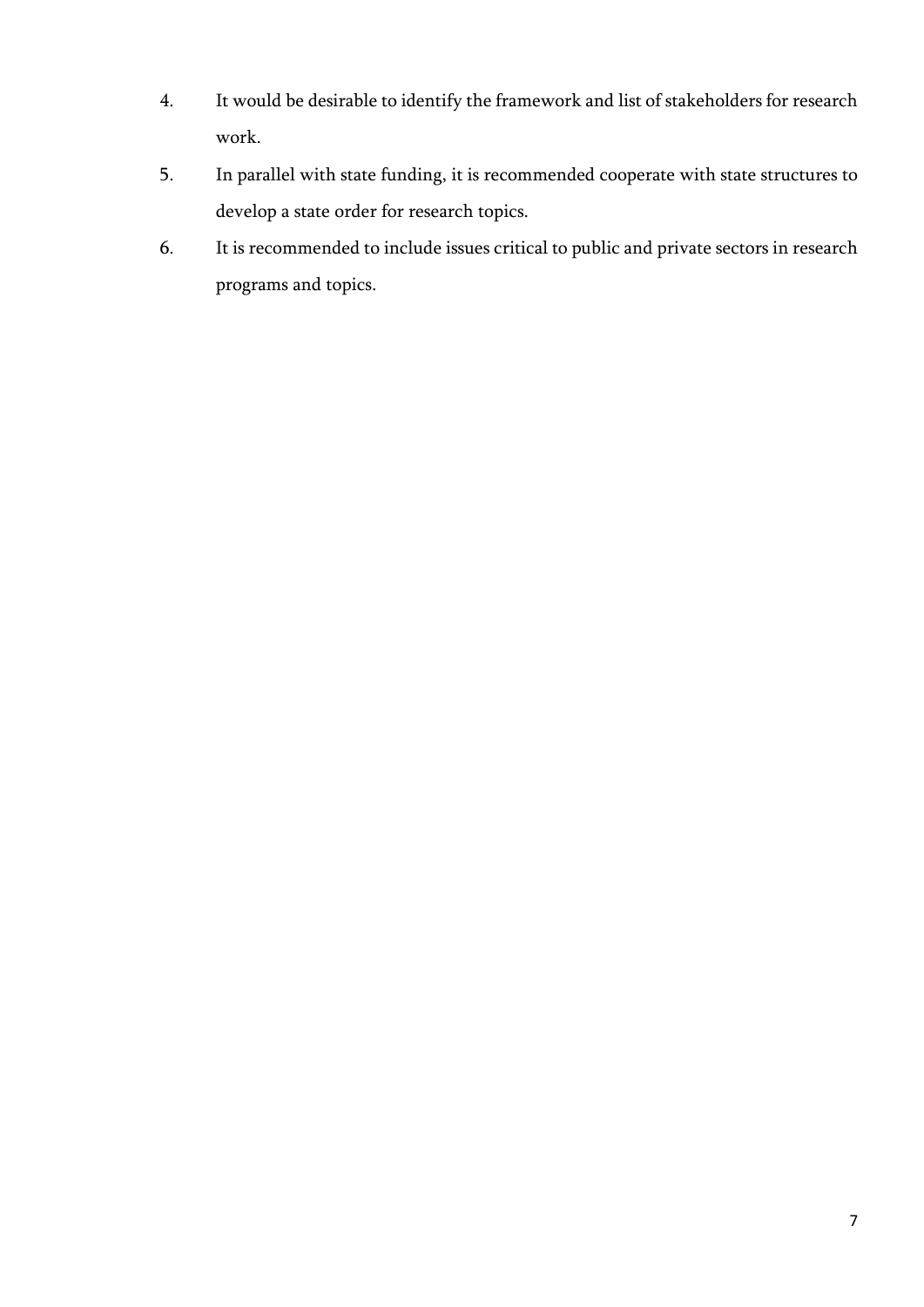#### <span id="page-7-0"></span>II. Doctoral program

#### Findings and considerations:

The doctoral programme is structured in five modules that are intended to cover different aspects of both research and educational training: a "general preparation" that includes both compulsory and elective courses (20 credits in total), a "professional preparation" that consists of elective courses (22 credits in total), pedagogical practices (10 credits), research work (122 credits) and the final certification (6 credits). The competences that the student should acquire at the completion of the doctoral studies seem to be defined. The purely scientific training component seems to be solid, and it benefits from qualified teaching staff who are generally active in research and involved in different external collaborations. Seminars delivered by visiting researchers are occasionally organized, and doctoral students are also able to develop their abilities to work in a team and to contribute in the supervision of undergraduate and MSc students. On the other hand, several doctoral students and teaching staff members suggested that the theoretical component of the "general preparation" module and the number of qualification exams may be excessive, only of partial relevance and, therefore, potentially detrimental to the scientific productivity of the doctoral student. Whereas educational and pedagogical training is unequivocally positive as it can strengthen the communicative skills and other abilities of the student, it is true that some potential students who do not plan to pursue a teaching career might be discouraged to enrol in the present doctoral programme.

The research module of the doctoral programme also benefits from dynamic supervisors, some well-equipped laboratory facilities (see Criterion V) and productive research staff, with several doctoral students already publishing in international journals by the third year of their studies. At least one publication in an international indexed journal is generally required to complete the studies. Students are also encouraged to present their ongoing research in scientific meetings and conferences and to visit foreign collaborator institutions. Regrettably, the prospects of developing a scientific career in Armenia are generally not good, and doctoral students may consider moving to another country when they complete their PhD thesis. Nonetheless, despite supervisors generally have established international networks of collaborators and doctoral students are encouraged to internationalize their research activity,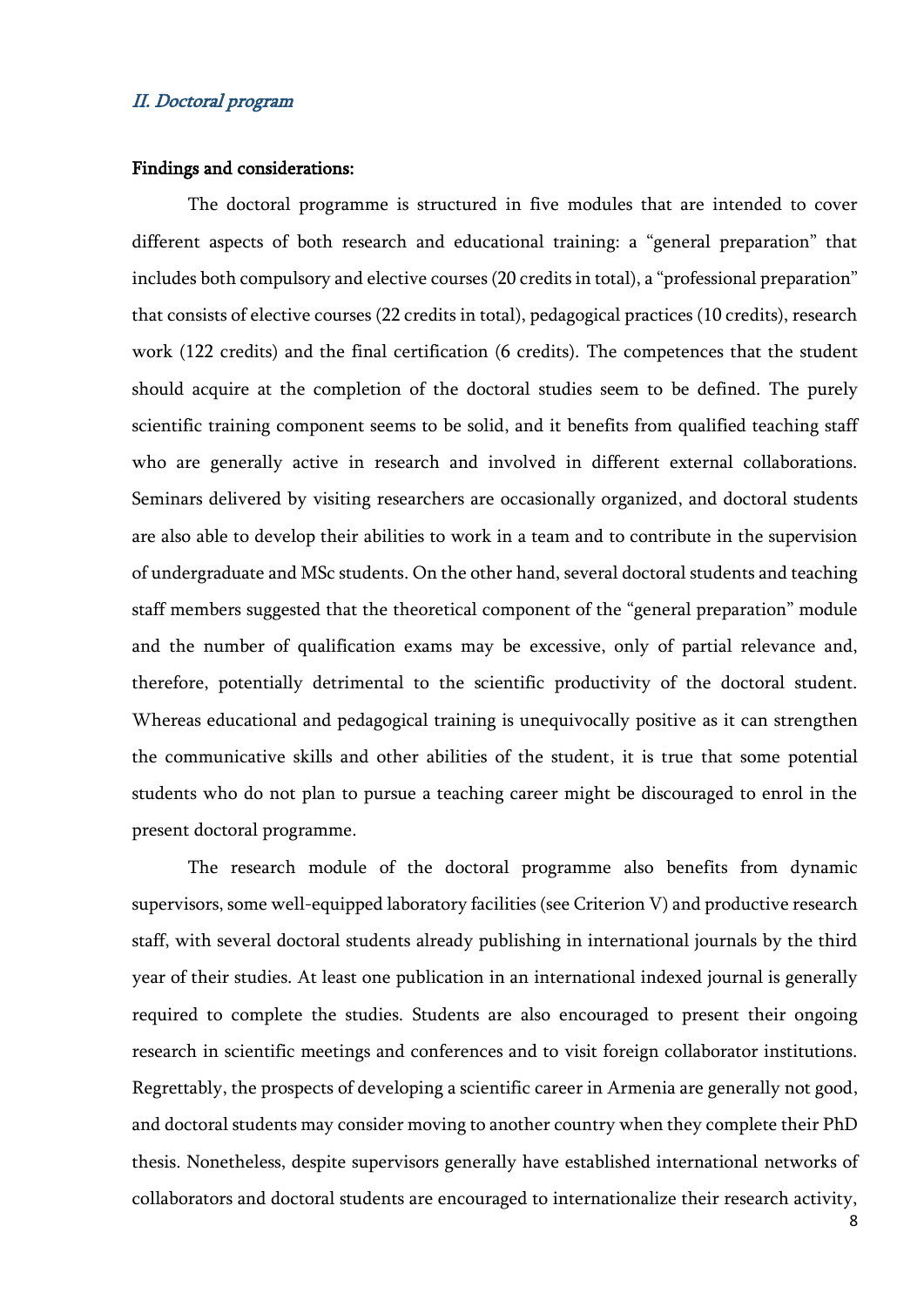there are no evidence of concrete actions to integrate the doctoral programme itself in specific international networks or schemes.

The research plan and the corresponding doctoral programme are annually assessed by a Scientific Council. In the selection of research topics, the relevance of the project to the country's societal needs and priorities may be taken into account, but purely basic research is also contemplated. Nevertheless, there are no specific mechanisms to assess the quality of research results and their social impact.

- 1. To thoroughly revise the current structure of the doctoral programme, ideally taking into account the impressions of teaching staff and students. There might be an overrepresentation of theoretical general course to the detriment of specialty courses. In future self-evaluation reports, it is recommended to detail the structure and contents of the doctoral programme.
- 2. It is recommended to track the performance and professional activities of the students after the completion of their PhD thesis, in order to strengthen those aspects of the doctoral programme that may maximize their future professional opportunities.
- 3. In further self-evaluation reports, it is recommended to specify any concrete action focused on the integration of the doctoral programme in relevant and/or specific international networks and schemes. It is also recommended to clearly specify any collaboration agreement between YSU and external (foreign and national) institutions that may be relevant to this doctoral programme.
- 4. It is recommended to plan and develop a set of mechanisms to assess the quality of research results and their social impact. In future self-evaluation reports, it is recommended to specify the status of those plans.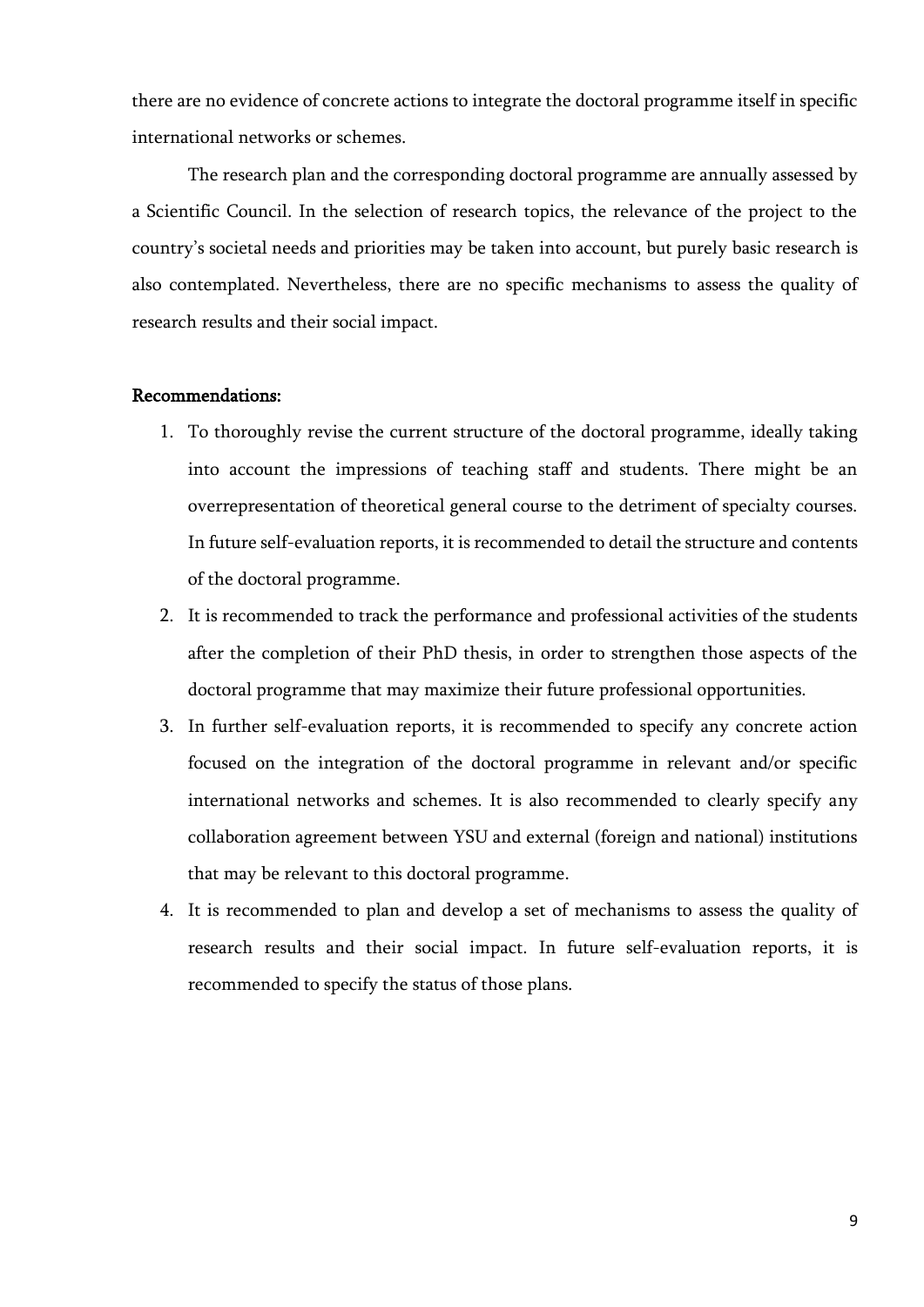## <span id="page-9-0"></span>III. Admission Policy

#### Findings and considerations:

Division on PhD and Doctoral Studies coordinates the work with PhD students. The division jointly with the faculties approves the themes, and academic supervisors approve the admission commissions' staffs and hold the examination process in each specialty.

RA Minister of Education and Science has approved general regulatory, normative documents that are obligatory for all HEIs, such as student admission in various educational levels. YSU has published Admission Policy and Candidate Recruitment Policies and Procedures in Armenian on the website. International students can apply for the doctoral program at YSU by taking an interview, and an examination of the English language is necessary. However, admission requirements are not outlined on the subject-specific websites at all; in terms of transparency, this information should be made available on the respective websites as the peers underlined.

- 1. The admission requirement and selection criteria to be binding and transparent as well as appropriate for the achievement of the intended learning outcomes.
- 2. In futher self-evaluation reports, it is recommended to include figures on the rate of admissions vs. number of applicants, as well as details on the number of student positions offered vs. number of students finally admitted.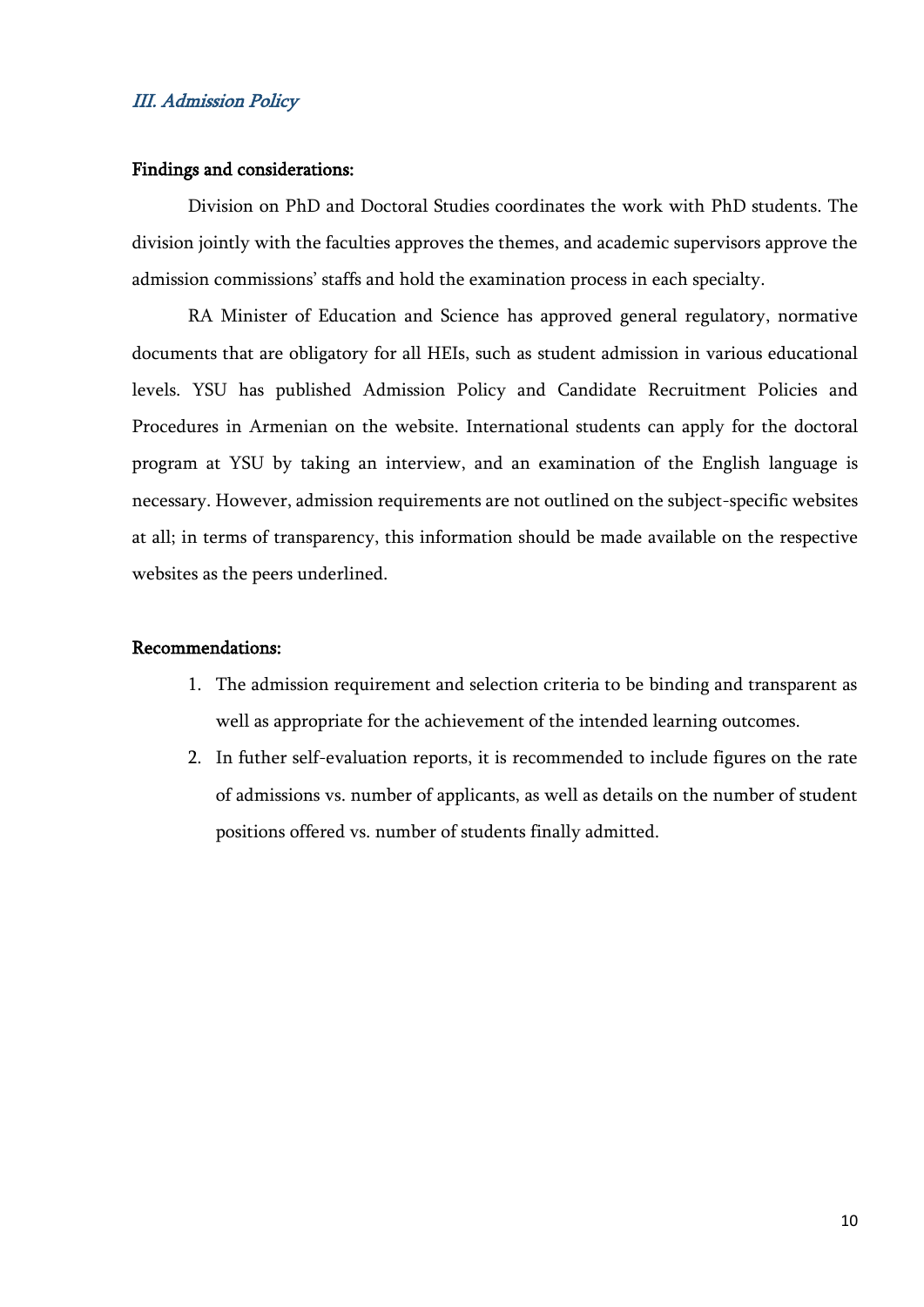## <span id="page-10-0"></span>IV. Supervisor

#### Findings and considerations:

There is a tripartite written agreement between supervisors, students, and the university. The agreement regulates the rights and responsibilities of the supervisor and the doctoral students. The Supreme Certifying committee defines the eligibility of a supervisor. However, those requirements are defined as limited opportunities for active and creative younger researchers to be a supervisor. The researcher is appointed as a supervisor who meets those requirements, and the Dean of the Faculty approves it. The supervisor provides the opportunities to publish scientific articles, expand the range of scientific interests, and create new scientific international contacts. The University has a regulation of rewards and bonuses to encourage publication activity, participation in conferences, and defense of the doctoral thesis for academic staff. Supervisors can participate in various research activities such as business trip, conferences, and seminars. The problems are that 1) some supervisors do not fulfill their obligations, and there are no mechanisms to evaluate supervision periodically, 2) highly qualified researchers, as well as supervisors, tend to work abroad.

Although there is no particular program for the supervisor's development, the supervisors can join in seminars and workshops such as innovative methods of teaching among the University.

- 1. The support and regulation of relationships between candidates and supervisors could be improved with new procedures in order for the University to be aligned with international standards.
- 2. Formulation of specific policies regarding supervision, engaging all stakeholders through discussions and meetings is highly recommended.
- 3. Training for supervisors should be considered as a continuous development activity including courses in the professional development program, sharing good practice, experience, and peer-learning among the University. In future self-evaluation reports, it is recommended to detail the specific actions taken by YSU to improve the quality of teaching staff and activities.
- 4. Young researchers engagement in the professional development program.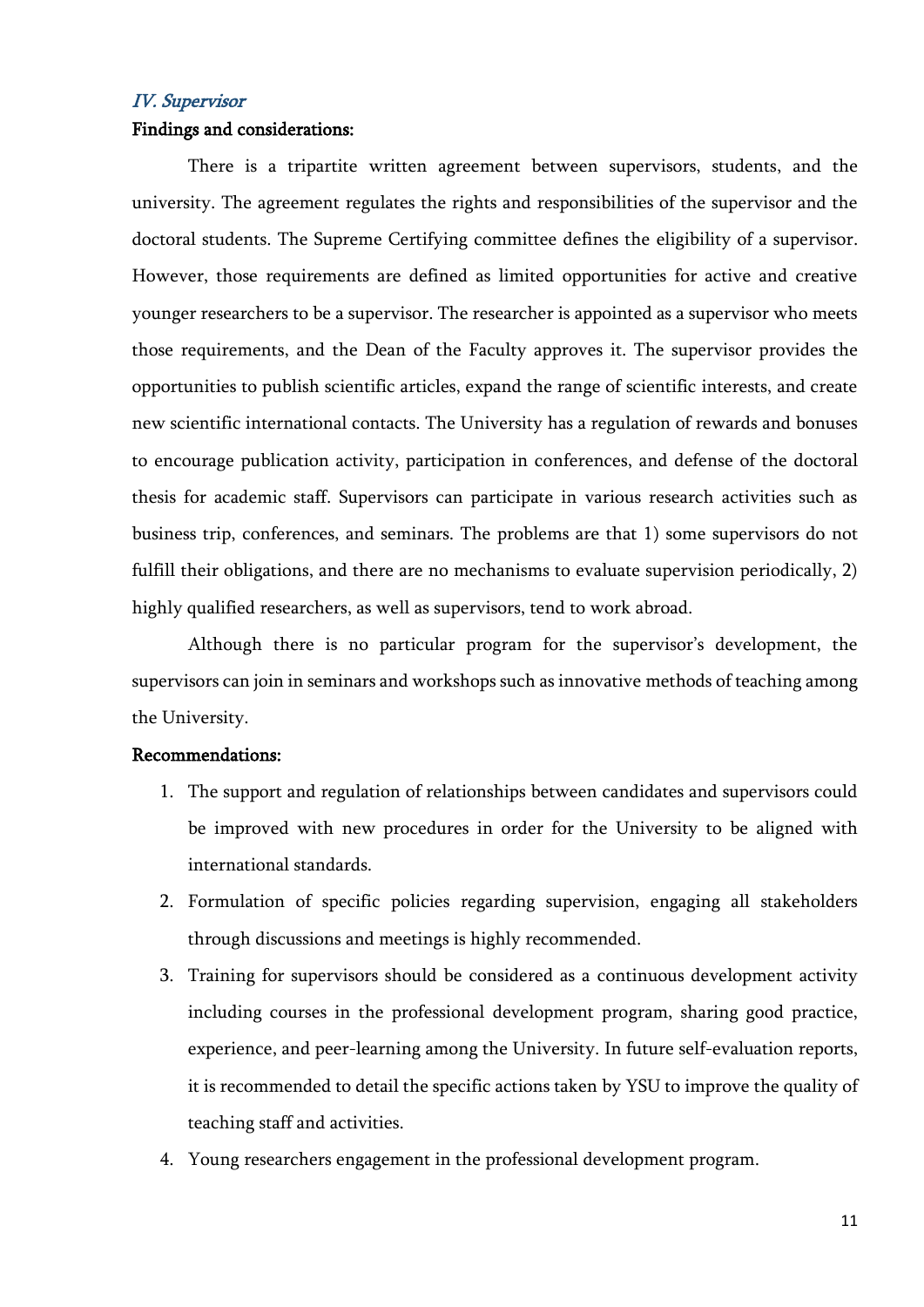#### <span id="page-11-0"></span>V. Research Environment

#### Findings and considerations:

The research environment at the HEI benefits from talented and dynamic staff members who show above-average scientific productivity and are involved in multiple international collaborations. According to the published key performance indicators of YSU for the period 2010–2015, about 75% of the teaching staff who are involved in funded research projects belongs to the field of natural sciences. The HEI also counts with complete and modern facilities in some laboratories through the financial support of international grant schemes (e.g., EC-funded TEMPUS programme, World Bank), including the Centre of Excellence for Applied Biosciences, which counts on state-in-the-art laboratory equipment. Basic science is pivotal at the HEI, but research at some of those laboratories (e.g., laboratory of Biochemistry and Microbiology) is particularly industry-oriented, although they do not provide external services to private companies that could revert to additional funding. On the other hand, the facilities in other laboratories at the HEI are severely limited and, in some cases, there is a lack of essential equipment. Nevertheless, researchers and students may access to the necessary equipment in other laboratories within and outside the HEI, which, in the latter case, may result in a dependence on external institutions and facilities to fulfil some research activities.

Access to library resources is key to research activity. Although it was not possible to visit the main library at the HEI, it seems that it counts on a substantial physical stock of basic publications. However, there is no direct access, neither for researchers nor for doctoral students, to online scientific platforms and databases, so they generally depend on external collaborators and/or unofficial online platforms in order to access to necessary scientific articles. There is also a lack of licences to specific software packages that may be needed for eventual analyses of research data, resulting again on dependence on external collaborators and/or open source software packages that might not fulfil the research necessities.

As mentioned above, there is active participation among staff members in international projects and research collaborations. As a result, doctoral students are generally encouraged to do short scientific visits to international partner institutions that could strengthen their research profile and help them to develop a network of collaborations. There are, however,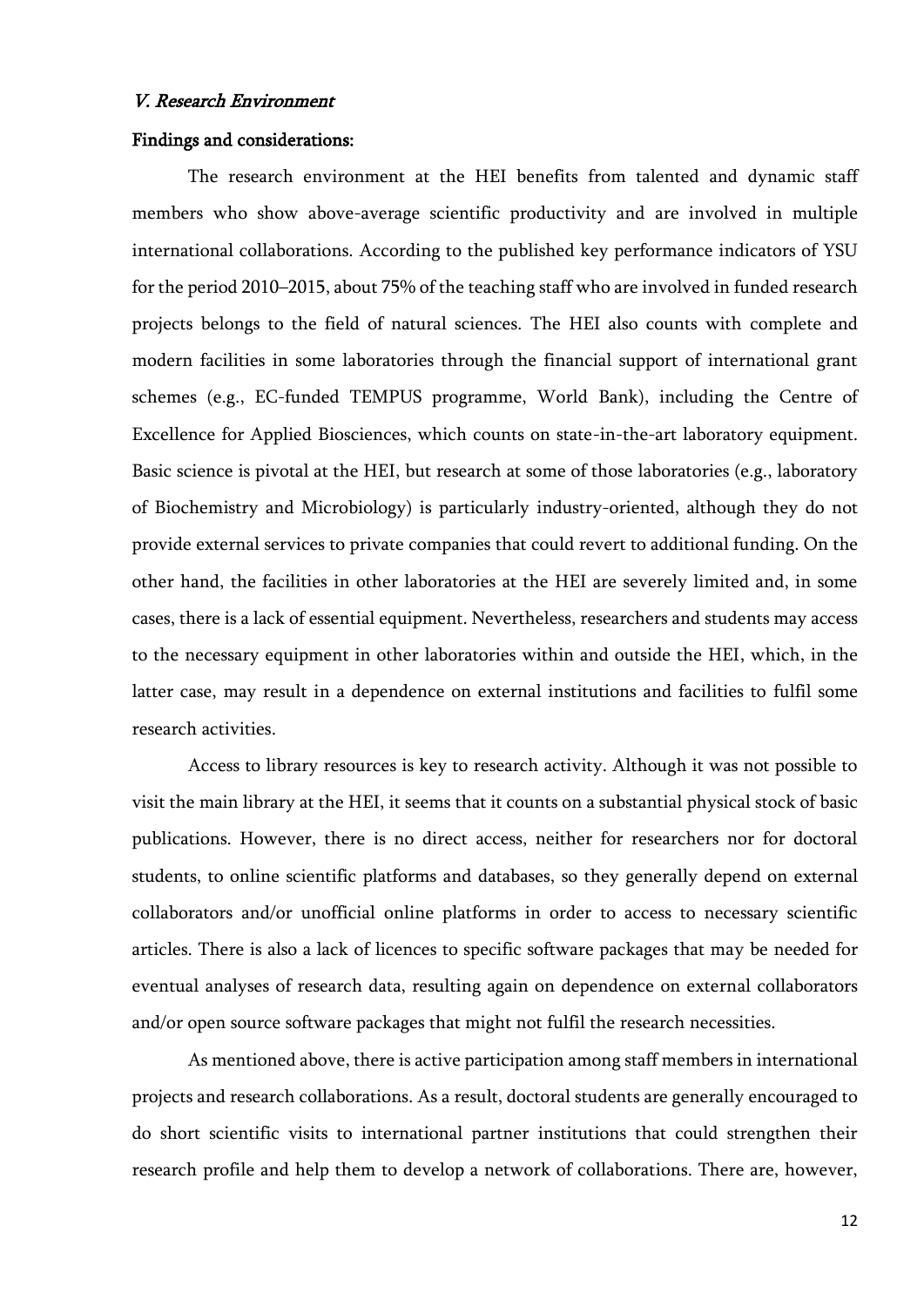limited financial opportunities and grant schemes for those scientific visits, although the doctoral students seem to be aware of which schemes they could potentially apply to.

The HEI does not count yet on mechanisms or procedures for the evaluation of effectiveness, applicability, and availability of resources.

- 1. It is recommended to keep strengthening the research facilities and infrastructures, which will directly benefit the doctoral students and thus the research performance at the HEI. It is recommended to also strengthen the links to external collaborations, both in the public and private sectors, which could widen the prospects and opportunities for doctoral students.
- 2. It is highly recommended to improve access to library resources, either within the YSU or through collaboration agreements with external libraries and institutions.
- 3. It would be desirable to increase the funding opportunities for doctoral students to participate in collaborative research projects with foreign partners through short visits. Similarly, it would be desirable to provide those who have completed their PhD studies with postdoctoral grant schemes which could facilitate their temporal stays in external institutions and their future return to Armenia. It is recommended to develop at the YSU level tools and resources that could support both researchers and doctoral students in the seeking for research funding; not only providing information on the available grant opportunities but also providing logistical support in the preparation of grant applications.
- 4. It is recommended to develop a set of mechanisms and procedures for the evaluation of applicability and availability of resources.
- 5. In further self-evaluation reports, it is recommended to include more details on the infrastructures and facilities available, as well as key performance indicators of the research activity and information on the degree of involvement of Institutes of Research and Centres of Excellence.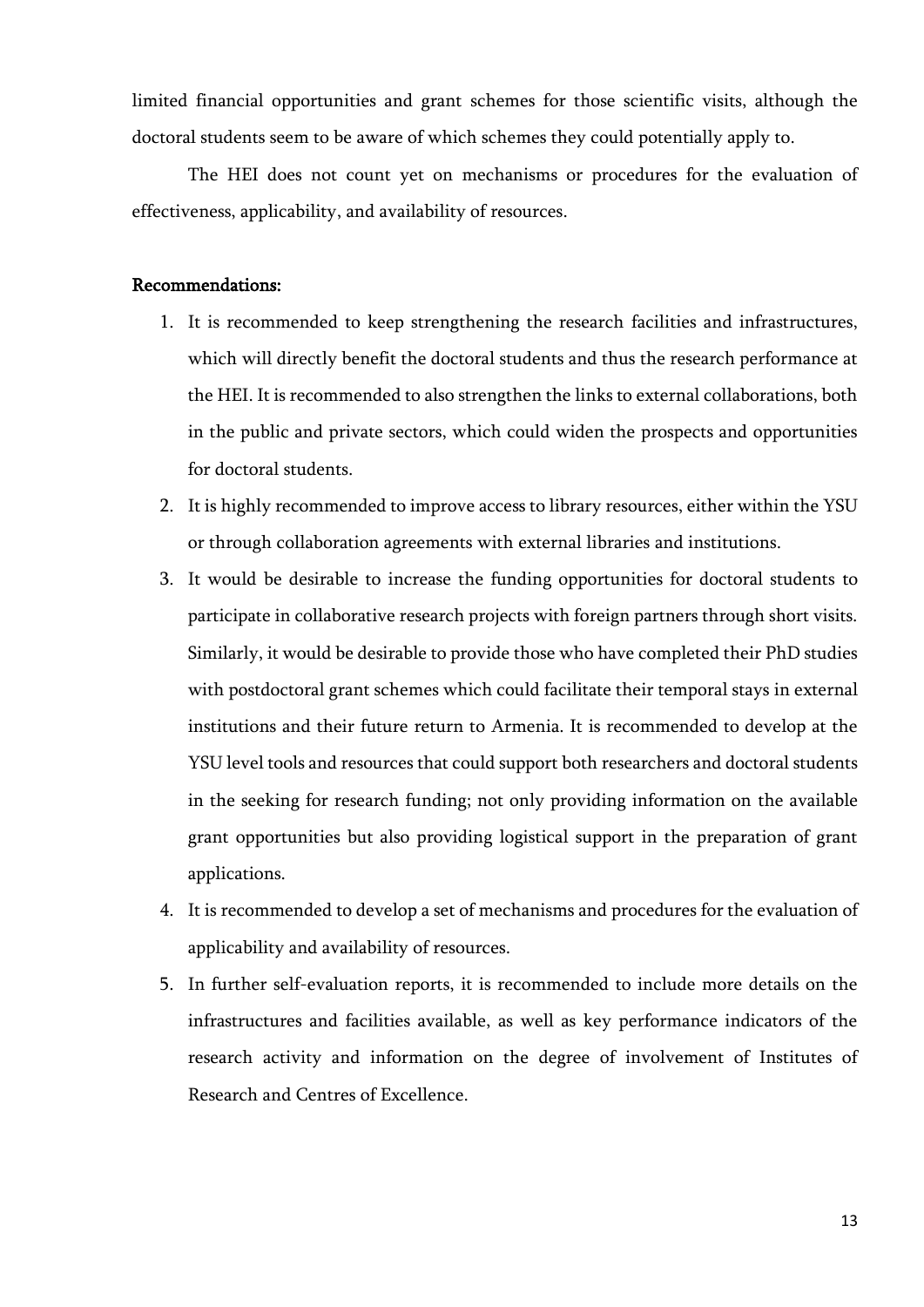## <span id="page-13-0"></span>VI. Doctoral Candidates

#### Findings and considerations:

According to the self-evaluation report of YSU Biology faculty, the institution has formal mechanisms to regulate relations between candidate, supervisors, and institution where the rights and responsibilities of doctoral candidates are clearly formulated. The mechanisms could be found in the tripartite agreement; however, the candidates were not aware of those mechanisms. According to the report, Doctoral candidates are engaged in governance at the university and participate in decision-making. The on-site visit and the meeting with candidates showed that the students were not participating in any kind of governance related activities and were not members of student councils. Moreover, no feedback was given by the candidates on their doctoral program or other services of the university in order to improve the quality of the program.

The candidates had no access to online platforms for scientific research, which was making their research more difficult and out-of-date.

- 1. It is of high recommendation to organize continuous meetings with the candidates in order to be aware of their problems and issues.
- 2. It is recommended creating a partnership with other international institutions that will provide access to online resources in order to avoid the reliance on unofficial websites and open resources to maintain quality scientific research.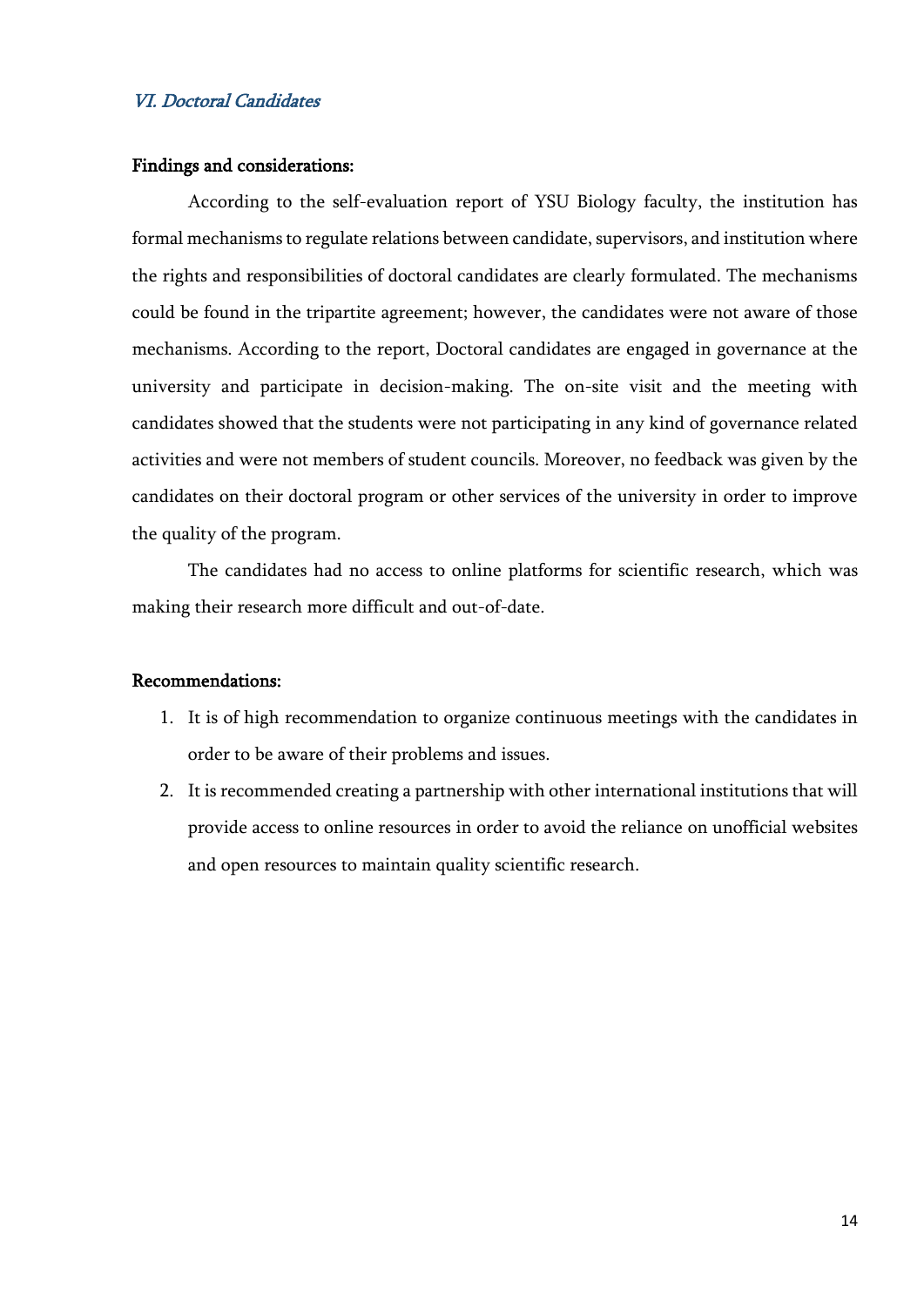#### <span id="page-14-0"></span>VII. Internationalization

#### Findings and considerations:

The University pays attention to the internationalization of research activities that are reflected in the task of the Strategic Plan 2016-2020 directed on promoting internationalization via an increasing number of publications in journals included in international scientific databases, number of YSU΄s periodicals published in foreign languages, number of staff participating in international conferences, and number of international grants and scientific projects. International Cooperation Office functions for conducting cooperation with foreign partners.

YSU currently has agreements with 270 Universities and research centres of 50 countries. Cooperation in the field of Biology is conducted with Berlin Technical University, Cadis University, Friedrich-Schiller University, Tartu University, etc.

During the site visit meetings, the active participation in international projects and programs.

of students and teaching staff was mentioned.

Doctoral students can take part in short-term or long-term scientific visit programs based on financial support of YSU, State Committee of Science, Young Researchers' Support Program, exchange programs in the framework of the Horizon 2020 projects, Erasmus+, ISTC, OSCE, CRDF, NATO Science for peace, Volkswagen foundation, ANSEF and other programs and foundations. During visiting programs, the doctoral students conduct experimental research, make an analytical review, and publish scientific articles.

Some of the teaching staff have experience in being co-supervisors of foreign PhD students (e.g., from Kazakhstan).

Both teaching staff and doctoral students are highly motivated for participation in international projects and programs. Unfortunately, YSU does not provide access to international scientific databases. Furthermore, there is a lack of financial support from the University for academic mobility and professional upgrade abroad.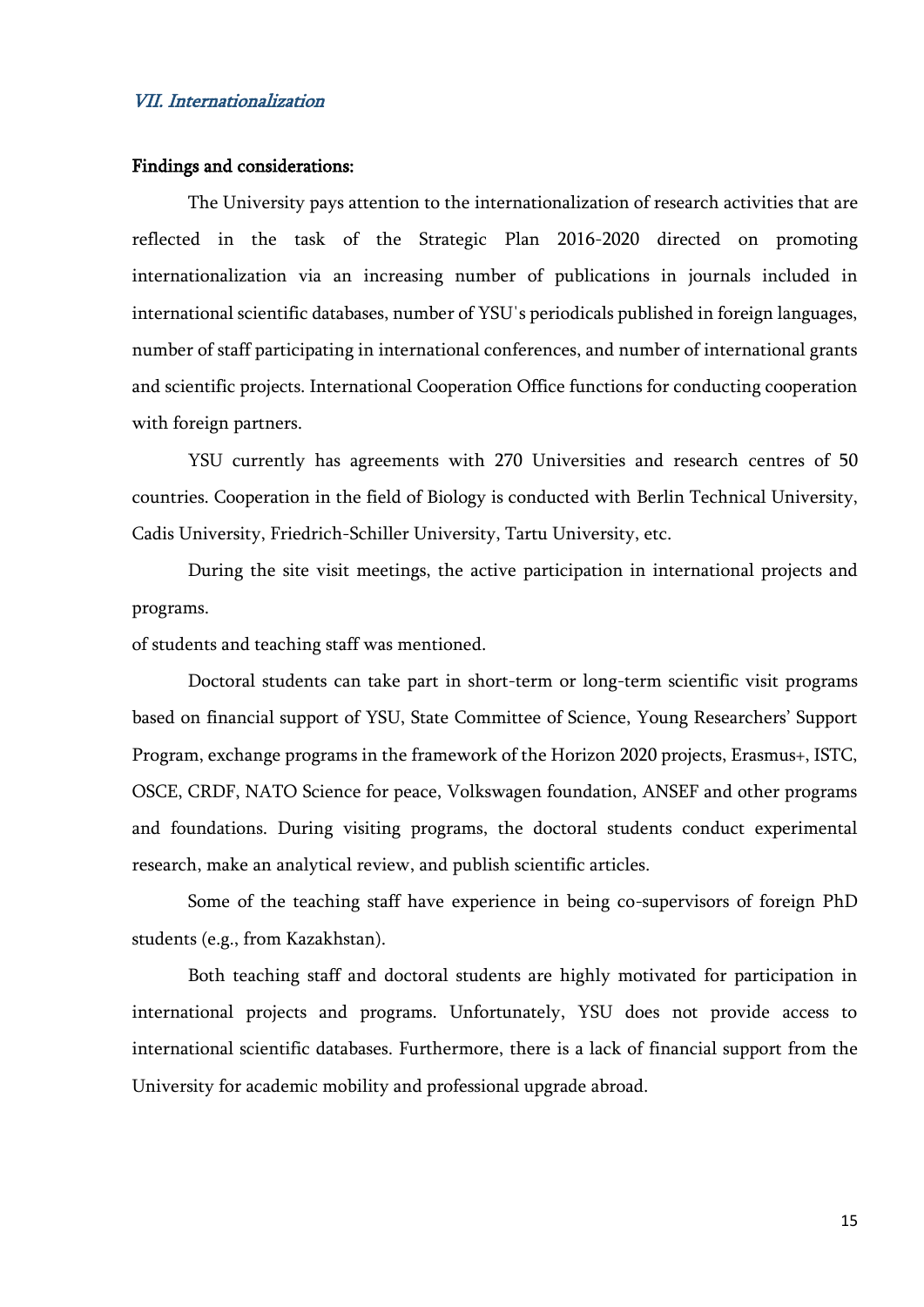- 1. It is highly recommended to find alternative funds for annual allocation of academic mobility and professional upgrade abroad of staff and doctoral students.
- 2. The free access of doctoral students to international scientific databases is recommended.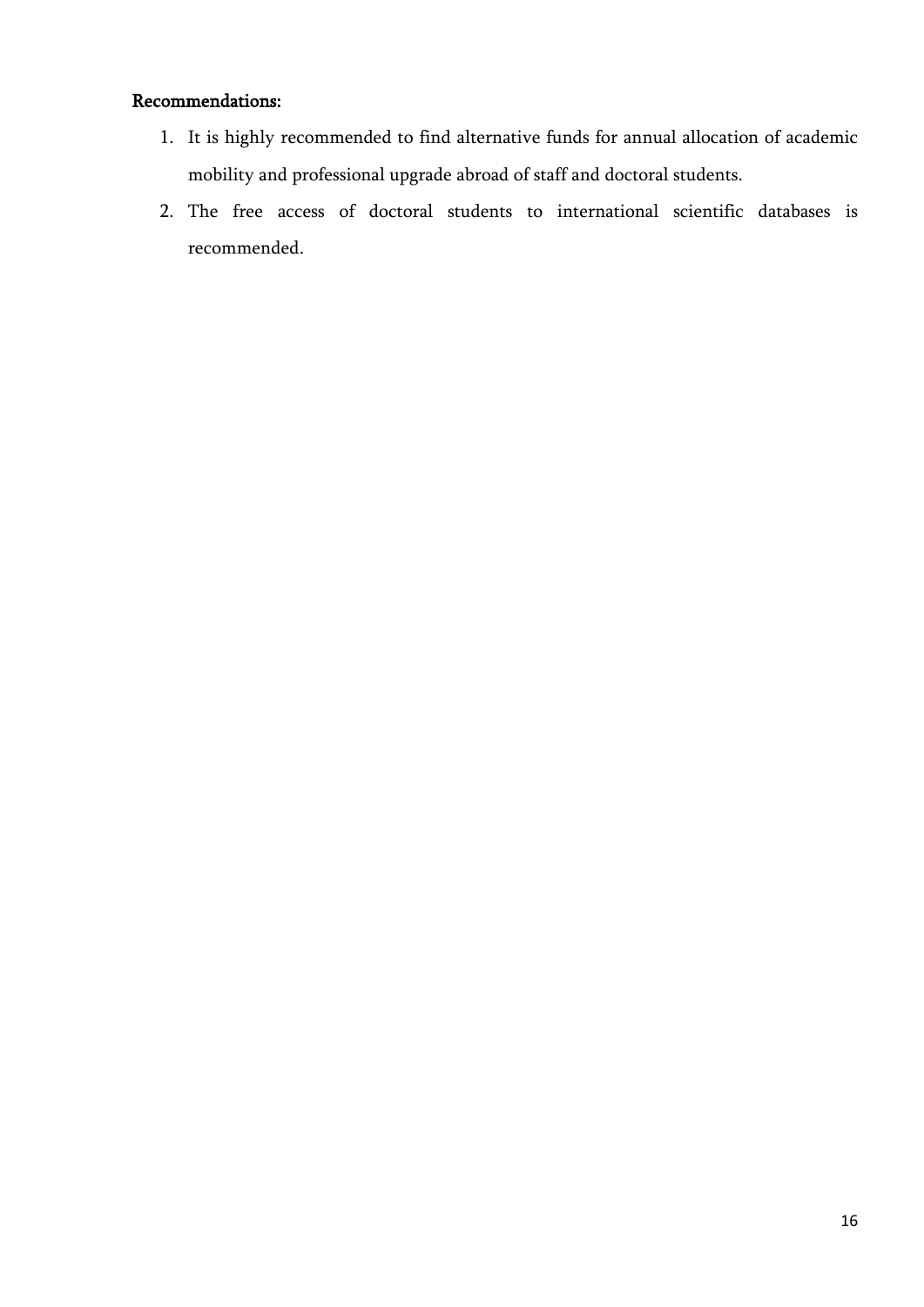#### <span id="page-16-0"></span>VIII. PhD awarding

#### Findings and considerations:

The Supreme Certifying Committee makes all decisions for the selection of members for Specialized Councils and regulation of PhD awarding process. Supreme Certifying Committee confirms the decision of Specialized Council to award the doctoral candidate with the scientific degree diploma. The Supreme Certifying Committee regulates the nomination and selection of the members of Specialized Councils among the professionals of the current research sphere.

The Specialized Council has not any practice for publishing reports on the development of the relevant fields. Also, the university does not have procedures and mechanisms to implement quality assurance procedures of Specialized Councils' activities.

There is no evidence whether PhD awarding criteria consistent with the intended learning outcome of the doctoral program. The program learning outcomes are clearly defined, but the most critical requirement is that each student has to publish research articles in an international journal. The doctoral students are promoting through writing an annual report in order to introduce the articles and research progress.

There appears to be a wide variation in the frequency of contact with the supervisor. Doctorate students can advise and meet with the supervisor every day. There is no conflict management or regulation, but any conflict between the supervisor and the doctoral student has not been addressed yet — however, some cases required to change the supervisor or the research theme under discussion with the supervisor.

Doctoral students can involve in exchange programs, scholarships, research conferences, and international collaborations.

## Recommendations:

1. The formulation of specific policies regarding the evaluation of achieved learning outcomes and conflict management is recommended.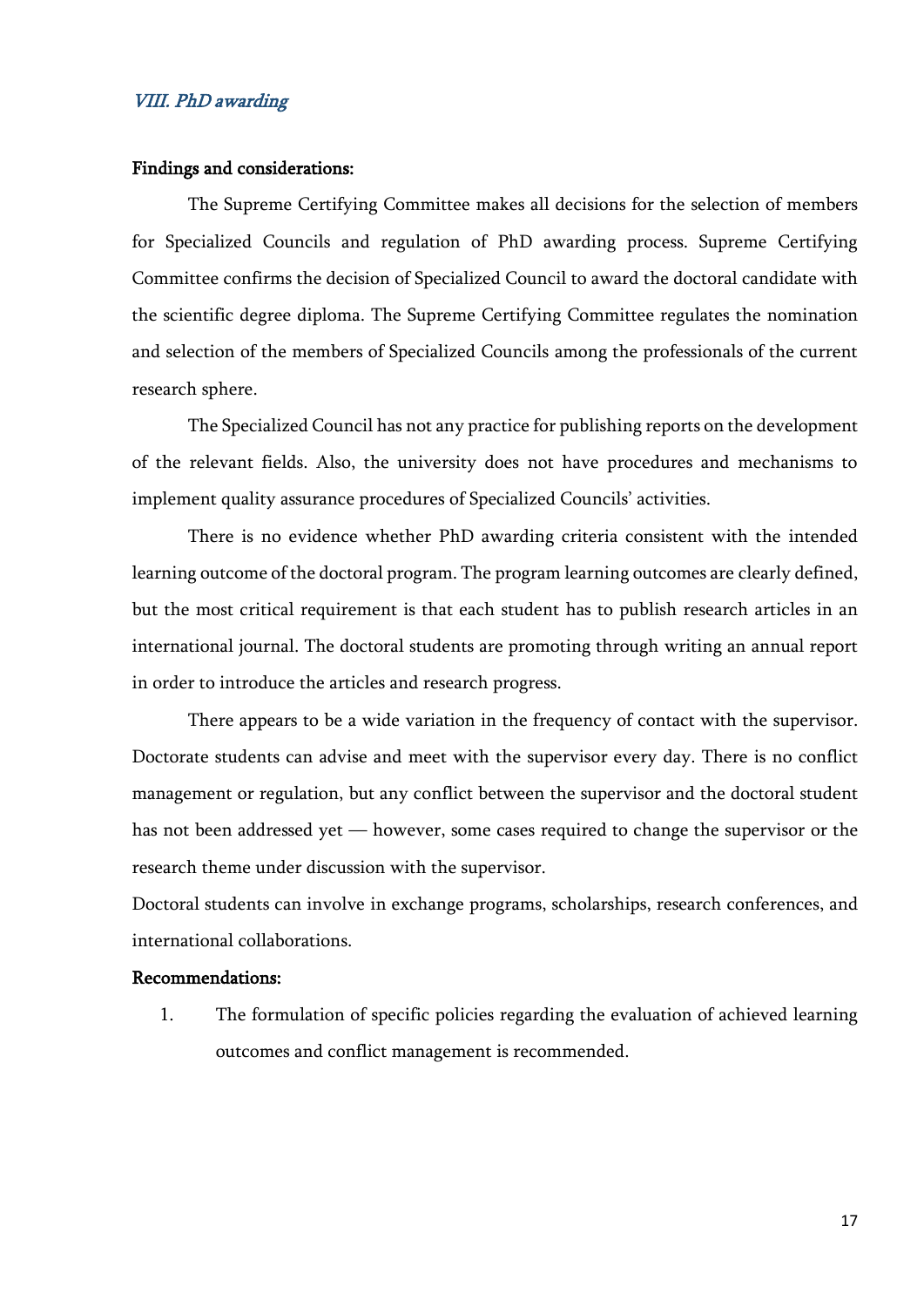## <span id="page-17-0"></span>IX. Internal quality assurance

#### Findings and considerations:

YSU was established as QA central unit in 2012. In the Faculty level, QA processes are coordinated and targeted by Academic Council Permanent Quality Assurance Committees (FQAC). This consists of 5 members, including one student representative. The quality assurance processes include surveys by the students, graduates, and the teaching staff, but their reports and are not yet publicly available.

Peers could not find the evidence for internal and external QA processes in any kind program level.

According to the self-evaluation report, YSU does not have an internal quality assurance system of doctoral programs.

- 1. The development and establishment of policies and procedures for internal quality assurance of the doctoral programme, regarding improving the doctoral programme.
- 2. To collect data that are suitable for the purpose and used to continue improving the degree programme, uniquely to identify and resolve weaknesses.
- 3. In future self-evaluation reports, if internal quality assurance mechanisms have not been developed yet, it is highly recommended to include any information relevant to this section, including if there are plans for creating them.